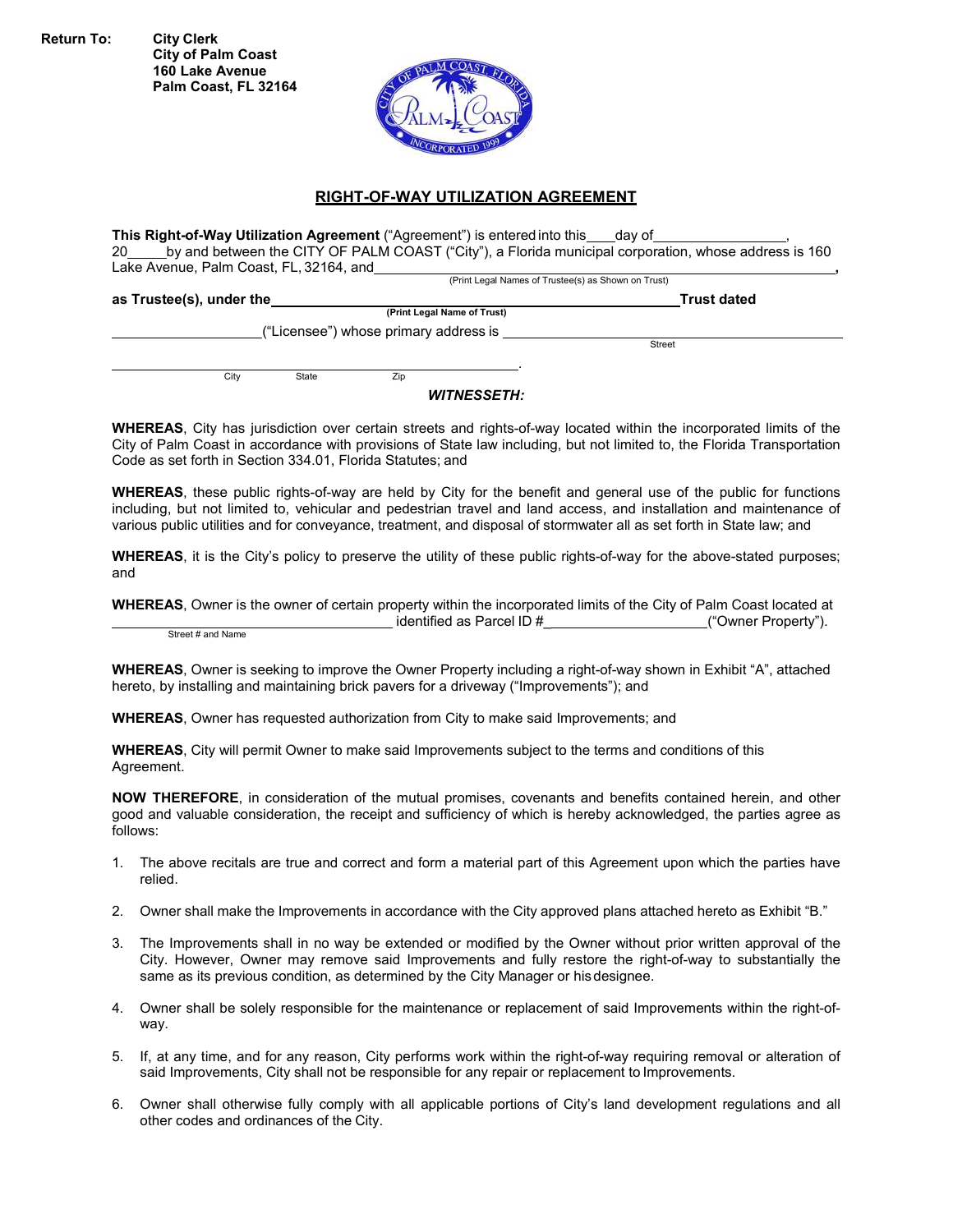This Agreement shall be recorded in the Official Records of Flagler County, Florida, and shall be binding upon and inure to the benefit of the both City and Owner and their successors in interest to said property.

| WITNESSES:                                                                                                                   | OWNER(S):                                                                 |  |
|------------------------------------------------------------------------------------------------------------------------------|---------------------------------------------------------------------------|--|
|                                                                                                                              |                                                                           |  |
| (print)                                                                                                                      |                                                                           |  |
|                                                                                                                              |                                                                           |  |
|                                                                                                                              |                                                                           |  |
|                                                                                                                              |                                                                           |  |
| (print)                                                                                                                      |                                                                           |  |
| STATE OF _________<br>COUNTY OF ________                                                                                     |                                                                           |  |
| The foregoing instrument was acknowledged before me by means of $\Box$ physical presence or $\Box$ online notarization, this |                                                                           |  |
|                                                                                                                              | Notary Public - State of Florida<br>Print Name:<br>My Commission expires: |  |
| APPROVED BY CITY OF PALM COAST:                                                                                              |                                                                           |  |
| By:<br>*Ray Tyner, Deputy Chief Development Officer                                                                          | Date:                                                                     |  |
| or                                                                                                                           |                                                                           |  |
| Jason DeLorenzo, Chief Development Officer                                                                                   |                                                                           |  |
| *Upon delegation from City Manager on file with the City Clerk of the City of Palm Coast.                                    |                                                                           |  |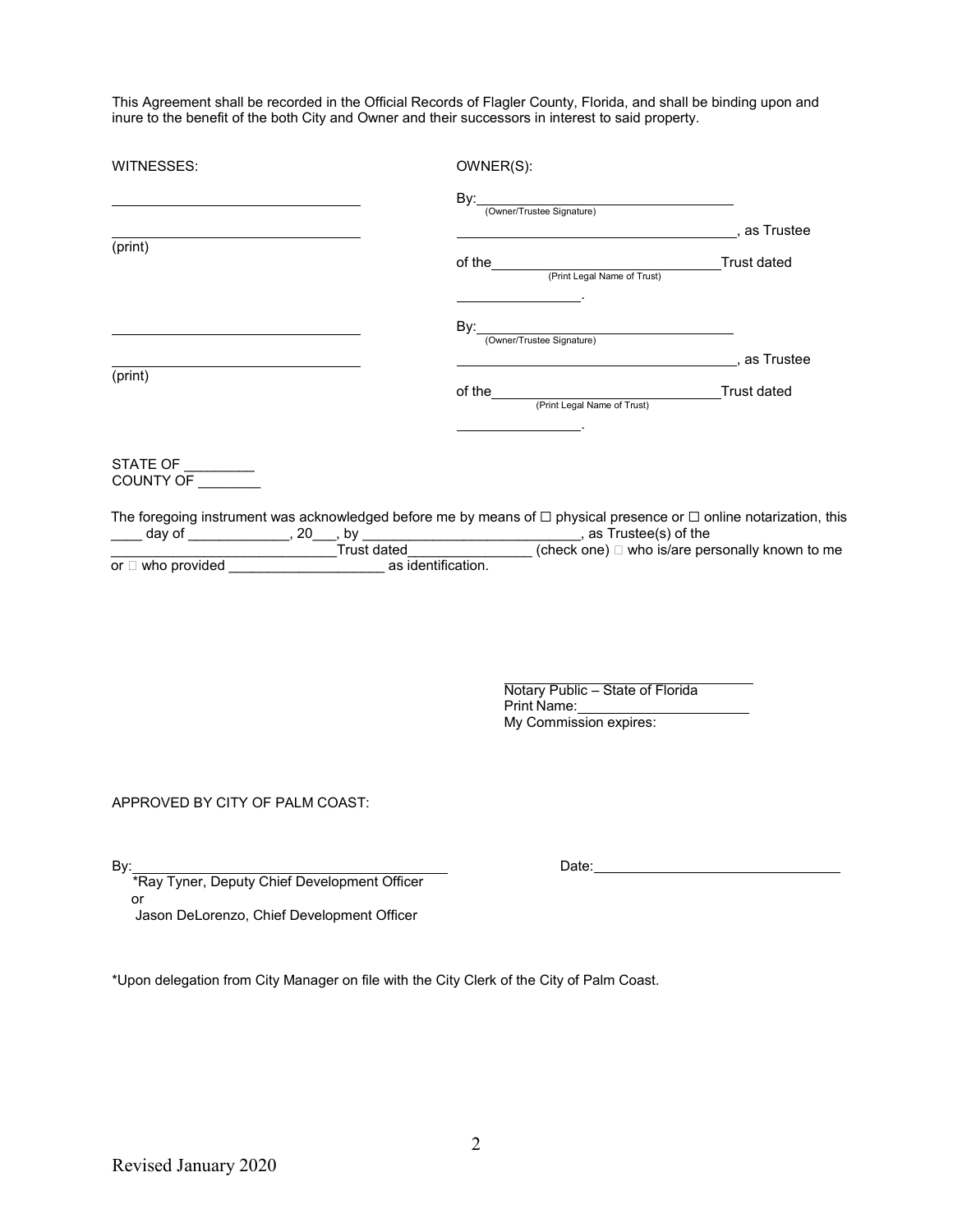## EXHIBIT "A"  $\,$

# [RIGHT-OF-WAY]

Use Site Plan showing paver driveway for Exhibit A